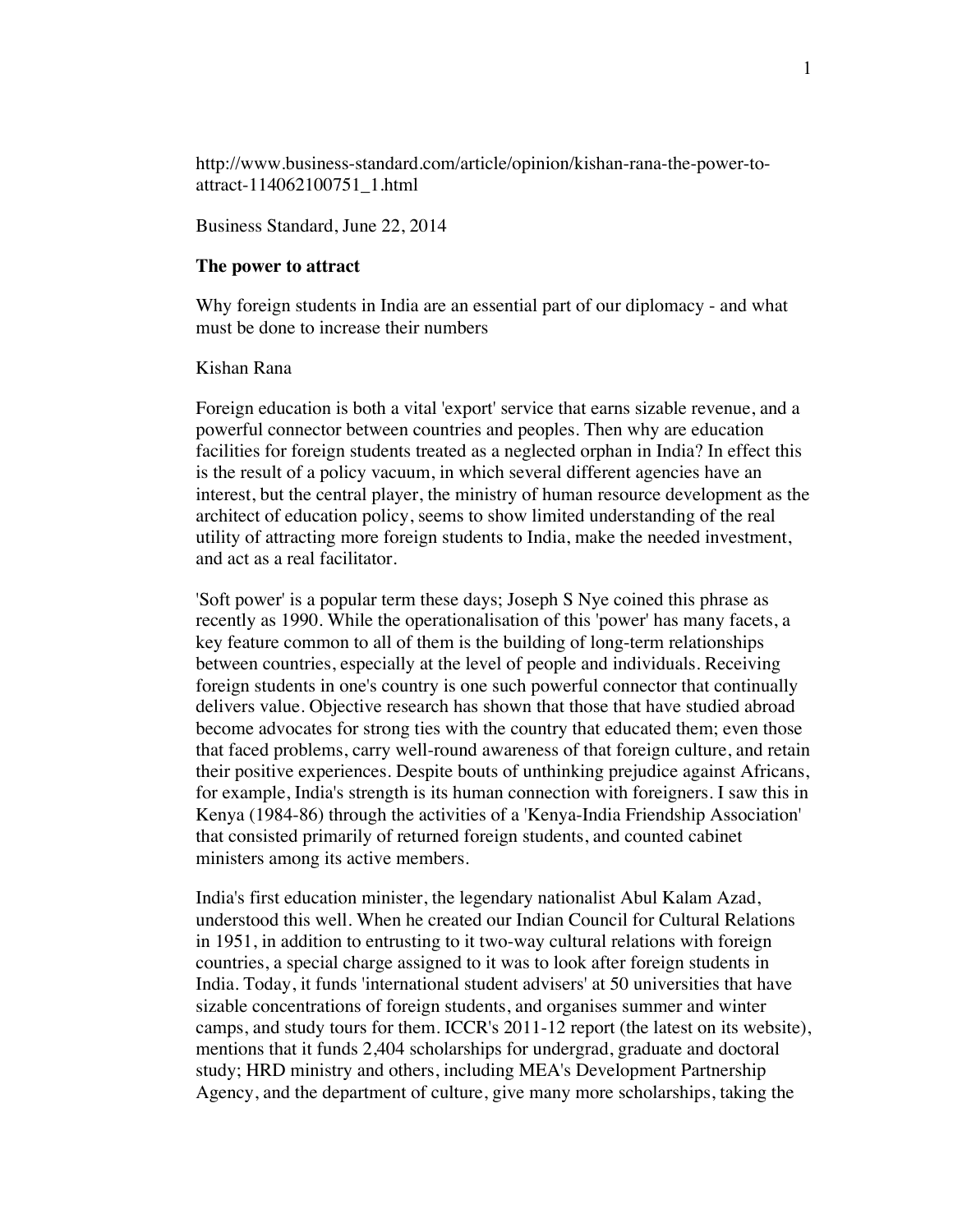full total to at least 5,000 or more. ICCR gives no figure for the full number of foreign students in India, nor identifies the principal sending countries. We are left with guesstimates for the numbers, and one figure that crops up frequently is a total of 27,000. This seems an under-count, because institutions such as Symbiosis International University with its 3,000 foreign students, and Amity, Manipal, VTI and other big private universities have several thousand each; the total, when all the public universities, management schools and the rest are also included, should be closer to 50,000. But even that is low in international comparison.

A report by the US-based Institute of International Education, widely cited recently in our media, gave foreign student figures in the major destination countries: the US, 819,000; the UK, 488,000; China, 328,000; France, 289,000; Germany, 265,000; Australia, 245,000; Canada, 214,000; and distantly in 8th position, Japan with 137,000. Beyond these figures are the huge amounts that countries earn from receiving foreign students: the US earns \$24 billion in the fees and money spent by these students; Canada earns C\$8 billion; in Australia, they contributed 0.97 per cent of the country's GDP. In 2001, the number of foreign students in China was 60,000, which has since been ramped up remarkably through deliberate policy actions; their announced goal is to receive 500,000 foreign students by 2020.

How should we see foreign students? "Education is a tradable commodity", said Portugal's education minister in 2012. "The basis of power is shifting to intangible assets", declared Peter Varghese, secretary of the Australian department of foreign affairs and trade, in a November 2013 speech. Another perspective: "We need to increase the capacities of our training institutions to attract foreigners from friendly countries especially our strategic neighbourhood", from Non-Alignment 2.0, 2013, by Sunil Khilnani, et al.

What should we do to attract more foreign students? We need first of all to shift from viewing them as a responsibility to an opportunity. This means candid recognition that scholarships are a sweetener, a fine gesture of solidarity with foreign countries, but the real driver will be the self-funded student who comes both because of the quality and the competitive cost of an Indian education. There is nothing ignoble about charging realistic fees for foreign students, without which our public universities have little incentive to provide the needed facilities for them. Once we see the larger self-interest in attracting more foreign students, other consequences will follow, including:

 First, recognition in our system that vibrant communities of foreign students add diversity and challenge to our education, including better realisation of the global context. Indirectly, this spurs our institutions into improving standards and, in turn, seeking a range of international cooperation in more active fashion.

 Second, understanding that offering better living conditions for foreign students, say, by putting up more 'international houses' at our campuses, is part of